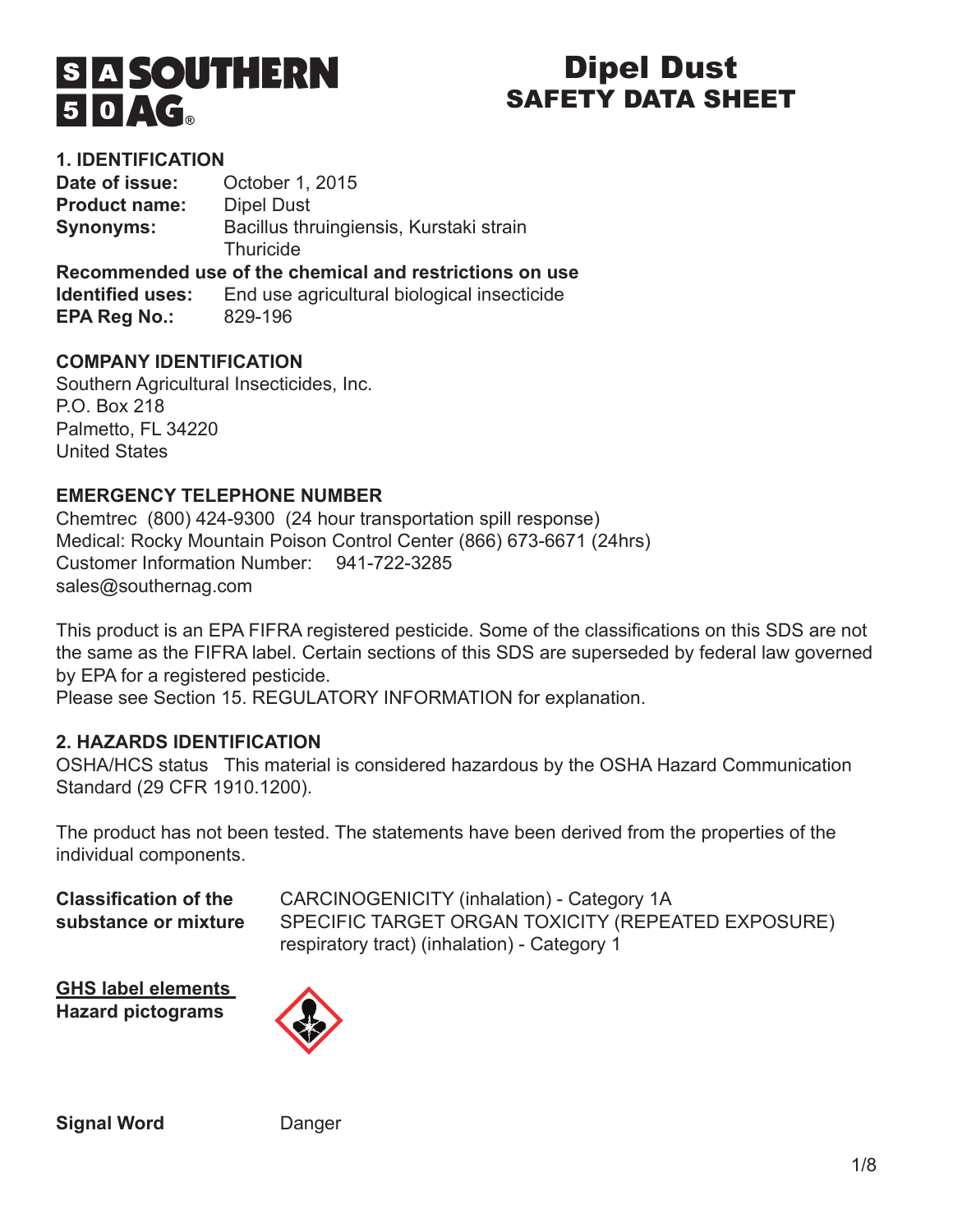| <b>Hazard statements</b> | May cause cancer if inhaled.                                      |
|--------------------------|-------------------------------------------------------------------|
|                          | Causes damage to organs through prolonged or repeated exposure if |
|                          | inhaled. (respiratory tract)                                      |

#### **Precautionary statements**

| <b>General</b>                             | Avoid excessive dust generation. Avoid breathing dust. Use only with<br>adequate ventilation.                       |
|--------------------------------------------|---------------------------------------------------------------------------------------------------------------------|
| <b>Response</b>                            | Get medical attention if you feel unwell. IF exposed or concerned: Get<br>medical attention.                        |
| <b>Storage</b>                             | Store locked up. Store in a dry place.                                                                              |
| <b>Disposal</b>                            | Dispose of content and container in accordance with all local, regional,<br>national and international regulations. |
| <b>Hazards not</b><br>otherwise classified | May cause mechanical eye or skin irritation in high concentrations.<br>Product may become slippery when wet.        |

#### **3. COMPOSITION/INFORMATION ON INGREDIENTS**

| <b>Components</b>                                           | CAS#       | % ByWt. | <b>OSHA PEL:</b>                        | <b>ACGIH TLV:</b>              |
|-------------------------------------------------------------|------------|---------|-----------------------------------------|--------------------------------|
| Active Ingredient:<br><b>Btk Fermentation solids</b>        | 68038-71-1 | 41%     | Not classified                          | Not classified                 |
| Other Ingredients:<br>Hydrated aluminum<br>silicate mineral |            | 84.59%  |                                         |                                |
| (as part of above material)                                 |            |         |                                         |                                |
| quartz                                                      | 14808-60-7 |         | $0.22$ mg/m <sup>3</sup> (respirable)   | $0.025$ mg/m <sup>3</sup> (rf) |
| mica                                                        | 12001-26-2 |         | 3 mg/m <sup>3</sup> respirable fraction | $3$ mg/m <sup>3</sup> (rf)     |
| pyrophilite                                                 | 12269-78-2 |         | 15 mg/m <sup>3</sup> total dust         | $10 \text{ mg/m}^3$ (rf)       |
| Kaolin                                                      | 1332-58-7  | 15%     | 15 mg/m $3$ total dust                  | 10 mg/m <sup>3</sup> (rf)      |

#### **4. FIRST AID MEASURES**

#### **Description of Necessary Measures**

#### **Inhalation**

Remove person to fresh air and keep comfortable for breathing. Get medical advice/attention if you feel unwell.

#### **Skin Contact**

Wash skin with soap and water for at least 15 minutes while removing contaminated clothing and shoes. Get medical attention if irritation develops or persists.

#### **Eye Contact**

Flush eyes with plenty of water for at least 15 minutes. Remove contact lenses, if present and easy to do. Continue rinsing. Get medical attention if irritation develops or persists.

#### **Ingestion**

Get medical advice/attention if you feel unwell. Never give anything by mouth to an unconscious or convulsive person.

# **Most important symptoms/effects, acute and delayed Potential acute health effects**

**Eye contact** Not a primary eye irritant. May cause mechanical irritation.

**Skin contact** No known significant effects or critical hazards. 2/8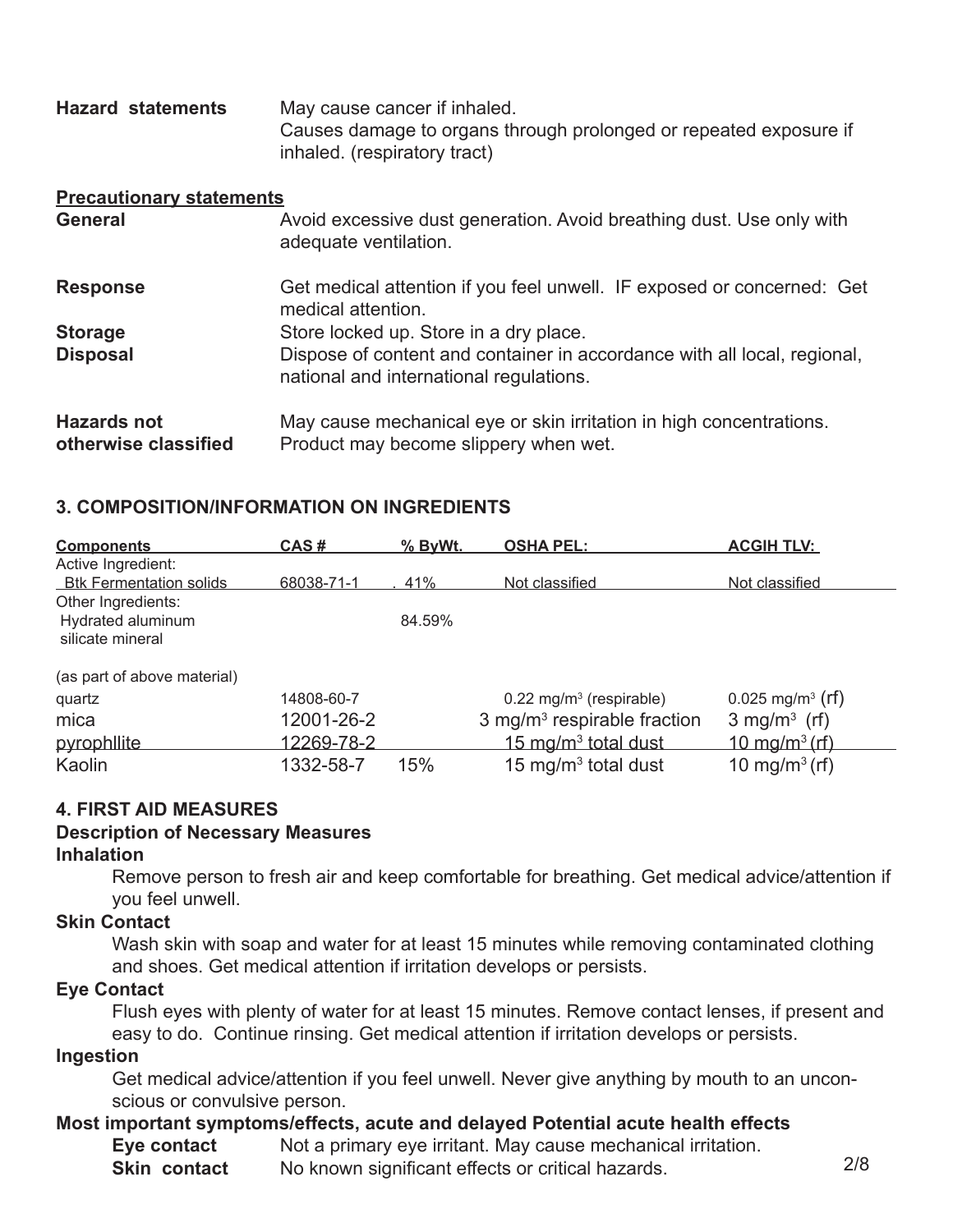**Inhalation** No known significant effects or critical hazards.

**Ingestion** No known significant effects or critical hazards.

#### **Over-exposure signs/symptoms**

| Eye contact         | No specific data. |
|---------------------|-------------------|
| <b>Skin contact</b> | No specific data. |
| <b>Inhalation</b>   | No specific data. |
| Ingestion           | No specific data. |

# **Indication of Immediate Medical Attention and Special Treatment Needed, If Needed**

Treat symptomatically and supportively

#### **5. FIRE FIGHTING MEASURES**

#### **Extinguishing media**

| Suitable extinguishing<br>media                          | This product is not combustible. Use an extinguishing agent<br>suitable for the surrounding fire.                                                                         |
|----------------------------------------------------------|---------------------------------------------------------------------------------------------------------------------------------------------------------------------------|
| media                                                    | <b>Unsuitable extinguishing No restrictions on extinguishing media for this product.</b>                                                                                  |
| <b>Specific hazards arising</b><br>from the chemical     | No specific fire or explosion hazard. This product is not flammable<br>and does not support fire.                                                                         |
| <b>Hazardous thermal</b><br>decomposition products       | Possible carbon oxides, nitrogen oxides                                                                                                                                   |
| <b>Special protective actions</b><br>for fire-fighters   | Product may become slippery when wet.                                                                                                                                     |
| <b>Special protective equipment</b><br>for fire-fighters | Fire-fighters should wear appropriate protective equipment and<br>self-contained breathing apparatus (SCBA) with a full<br>face-piece operated in positive pressure mode. |

# **6. ACCIDENTAL RELEASE MEASURES**

#### **Personal Precautions, Protective Equipment and Emergency Procedures**

Wear personal protective clothing and equipment, see Section 8. Avoid release to the environment.

# **Methods and Materials for Containment and Cleaning Up**

Stop leak if possible without personal risk. Scoop spilled material into clean, dedicated equipment. Collect spilled material in appropriate container for disposal. Use methods to minimize dust. Avoid sweeping spilled dry material. If sweeping of a contaminated area is necessary, use a dust suppressant agent**.**

#### **7. HANDLING AND STORAGE**

Ventilate. Avoid breathing dust or vapor Avoid contact with eyes, skin or clothing. Wash thoroughly after handling. Do not eat drink or smoke while working with product, obey reasonable safety precautions and practice good housekeeping.

#### **Conditions for Safe Storage, Including Incompatibilities**

Protect against physical damage. Close containers of unused material. Store in a dry, cool,<br>1/8<br>3/8 ventilated place, away from direct sunlight.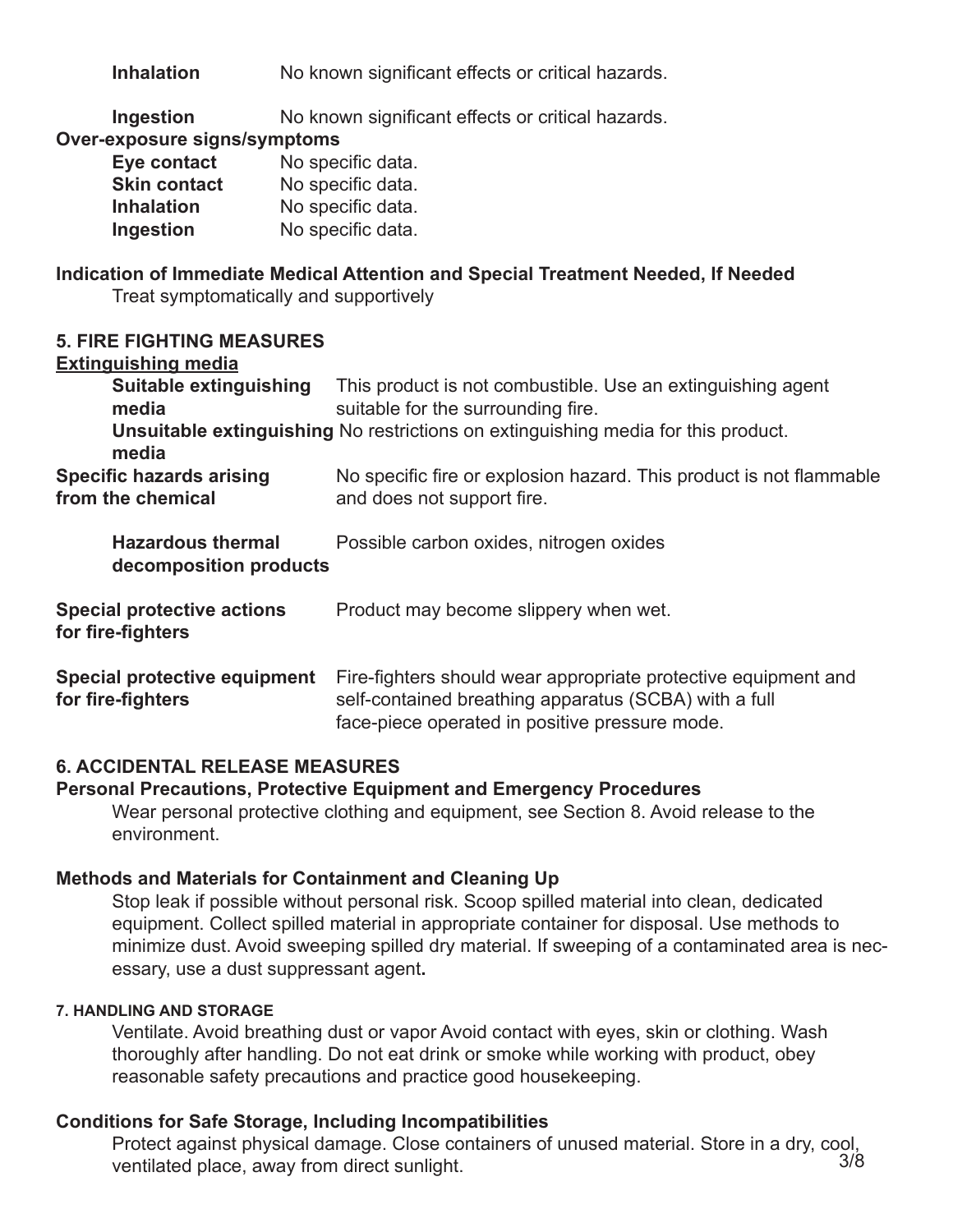**Incompatibilities** Alkalinity deactivates product

| <b>8. EXPOSURE CONTROLS/PERSONAL PROTECTION</b><br><b>Control parameters</b><br><b>Occupational exposure limits</b> |                                                                                                                                                                                                                                            |  |  |
|---------------------------------------------------------------------------------------------------------------------|--------------------------------------------------------------------------------------------------------------------------------------------------------------------------------------------------------------------------------------------|--|--|
| Ingredient name<br>quartz                                                                                           | <b>Exposure limits</b><br><b>OSHA PEL (United States).</b><br>TWA respirable fraction formula: 10 mg/m <sup>3</sup> / $%$ SiO <sub>2</sub> +2<br><b>ACGIH TLV (United States).</b><br>TWA 0.025 mg/m <sup>3</sup> from respirable fraction |  |  |
| kaolin clay                                                                                                         | <b>OSHA PEL (United States).</b><br>TWA 5 mg/m <sup>3</sup> from respirable fraction<br><b>ACGIH TLV (United States).</b><br>TWA 2 mg/m <sup>3</sup> from respirable fraction                                                              |  |  |
| mica                                                                                                                | <b>OSHA PEL (United States).</b><br>TWA 3 mg/m <sup>3</sup> from respirable fraction<br><b>ACGIH TLV (United States).</b><br>TWA 3 mg/m <sup>3</sup> from respirable fraction                                                              |  |  |
| <b>Btk Fermentation</b><br>solids                                                                                   | <b>OSHA PEL (United States).</b><br><b>Not Classified</b><br><b>ACGIH TLV (United States).</b><br><b>Not Classified</b>                                                                                                                    |  |  |

#### **Exposure Controls**

#### **Appropriate Engineering Controls**

Provide general ventilation. Where adequate general ventilation is unavailable use process enclosure, local exhaust ventilation, or other engineering controls

#### **SKIN PROTECTION:**

Wear protective clothing, including boots and gloves. Wear gloves made of Latex or other impervious materials. Wash thoroughly with soap and water after handling.

#### **EYE PROTECTION:**

Wear goggles, safety glasses with side shields or full-face shield when splashing or spraying of materials is likely.

#### **RESPIRATORY PROTECTION:**

For filling operations if dust/mist is produced respiratory protection is recommended or where respiratory protection is warranted, use dust/mist filtering respirator (MSHA/NIOSH approved number prefix TC-21C or a NIOSH approved respirator with any N, P, R or HE filter). Wash thoroughly with soap and water after handling.

# **9. PHYSICAL AND CHEMICAL PROPERTIES**

| <b>Appearance</b>     |                                      |     |
|-----------------------|--------------------------------------|-----|
| <b>Physical state</b> | Solid. [Powdered solid]              |     |
| Color                 | White to tan.                        |     |
| Odor                  | slightly musty                       |     |
| pH                    | Not available                        |     |
| <b>Melting point</b>  | Not available                        |     |
| <b>Boiling point</b>  | Not applicable                       |     |
| Flash point           | Product does not sustain combustion. | 4/8 |
|                       |                                      |     |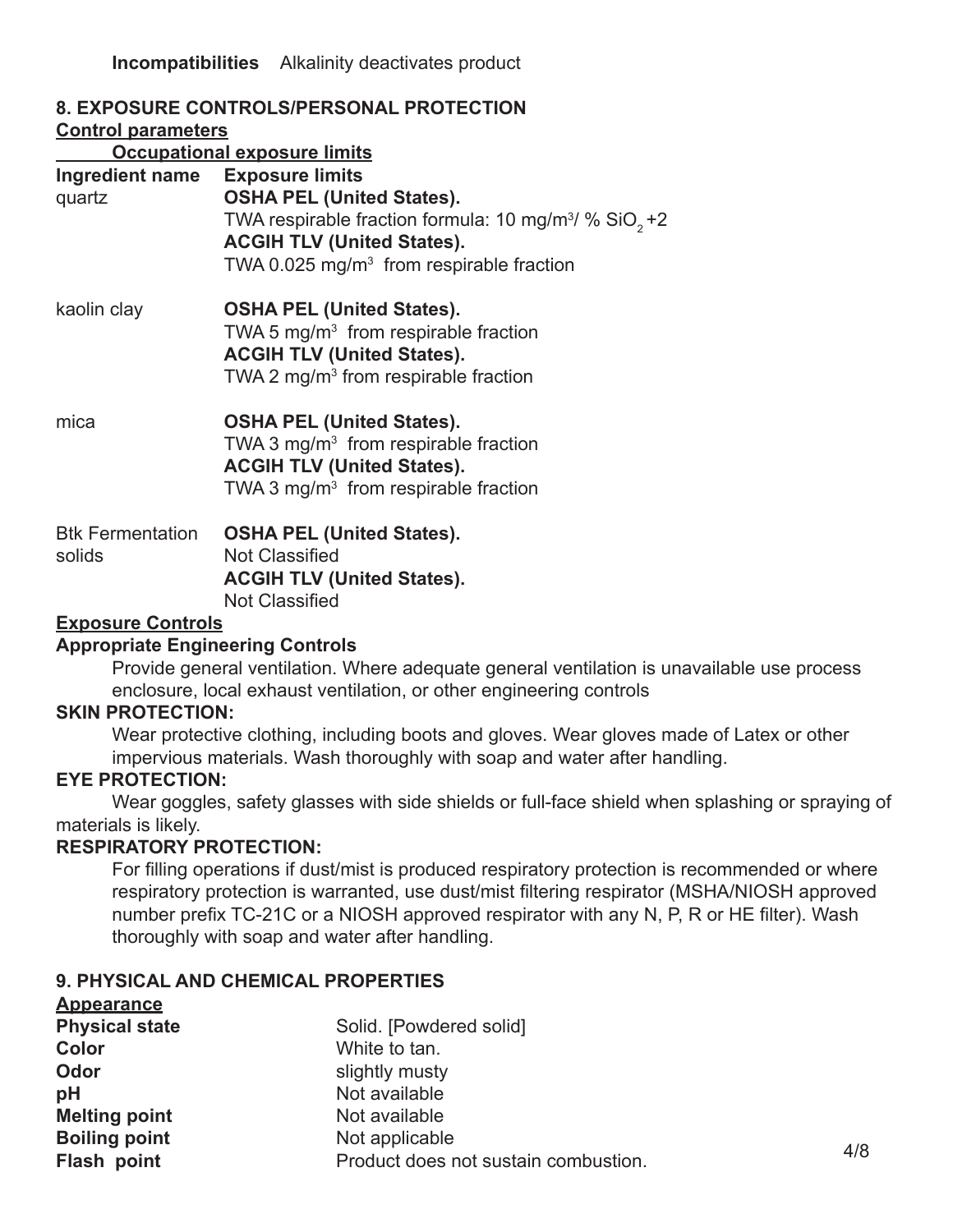| <b>Evaporation rate</b><br>Vapor pressure<br><b>Vapor density</b><br><b>Specific Gravity:</b><br>Solubility in water Insoluble<br><b>Viscosity</b>     | Not applicable<br>Not applicable<br>Not applicable<br>Approx. 45 lb/ft <sup>3</sup><br>Active ingredient suspends in water. Only slightly soluble.<br>Not applicable |
|--------------------------------------------------------------------------------------------------------------------------------------------------------|----------------------------------------------------------------------------------------------------------------------------------------------------------------------|
| <b>10. STABILITY AND REACTIVITY</b><br><b>Reactivity</b><br><b>Chemical Stability</b><br><b>Possibility of Hazardous</b><br><b>Reactions</b>           | No reactivity hazard is expected.<br>Stable at normal temperatures and pressure.                                                                                     |
| <b>Hazardous polymerization</b><br><b>Conditions to Avoid</b><br><b>Incompatible Materials</b><br><b>Hazardous Decomposition</b><br><b>Combustion:</b> | Not expected<br>Storage at high temperatures. Avoid generating dust.<br>Alkalinity deactivates product<br>None                                                       |

**11. TOXICOLOGICAL INFORMATION Information on toxicological effects Acute toxicity Based on component information:**

| <b>Active Ingredient: Btk Fermentation solids</b> |                                                      |
|---------------------------------------------------|------------------------------------------------------|
| <b>Product (or TGAI where noted) Toxicology</b>   |                                                      |
| <b>Acute Effects</b>                              |                                                      |
| <b>Oral Toxicity:</b>                             | LD50 > 5,050 mg/kg (rat) [EPA Toxicity Category IV]  |
| <b>Dermal Toxicity:</b>                           | $LD50 > 2,020$ mg/kg (rabbit)                        |
| <b>Inhalation Toxicity:</b>                       | Not able to generate sufficient product into the air |

KAOLIN CLAY: oral LD50, rat: 149 g/kg (Federation of American Societies for Experimental Biology, 1977; as cited by Cosmetic Ingredient Review, 2003). Not sufficient for classification.

#### **Irritation/Corrosion**

| <b>Btk Fermentation solids:</b> |                                                         |
|---------------------------------|---------------------------------------------------------|
| Corrosiveness:                  | Not corrosive.                                          |
| Dermal Irritation:              | Mild to slightly-irritating, [EPA Toxicity Category IV] |
| Ocular Irritation:              | mildly-irritating, (MMTS 14.5, cleared by day-7)        |
| Dermal Sensitization:           | not a sensitizer (guinea pig)                           |

**CRYSTALLINE SILICA:** Not irritating to the skin or eyes based on OECD 404 and 405 studies, respectively (EUROSIL, 2008).

**KAOLIN CLAY:** Not irritating to the skin or eyes based on OECD 404 and 405 studies, respectively (European Kaolin and Plastic Clays Association, 2005).

Exposure to high levels of any dust may result in mechanical irritation of the respiratory tract, skin and eyes; not sufficient for classification.

#### **Sensitization** 5/8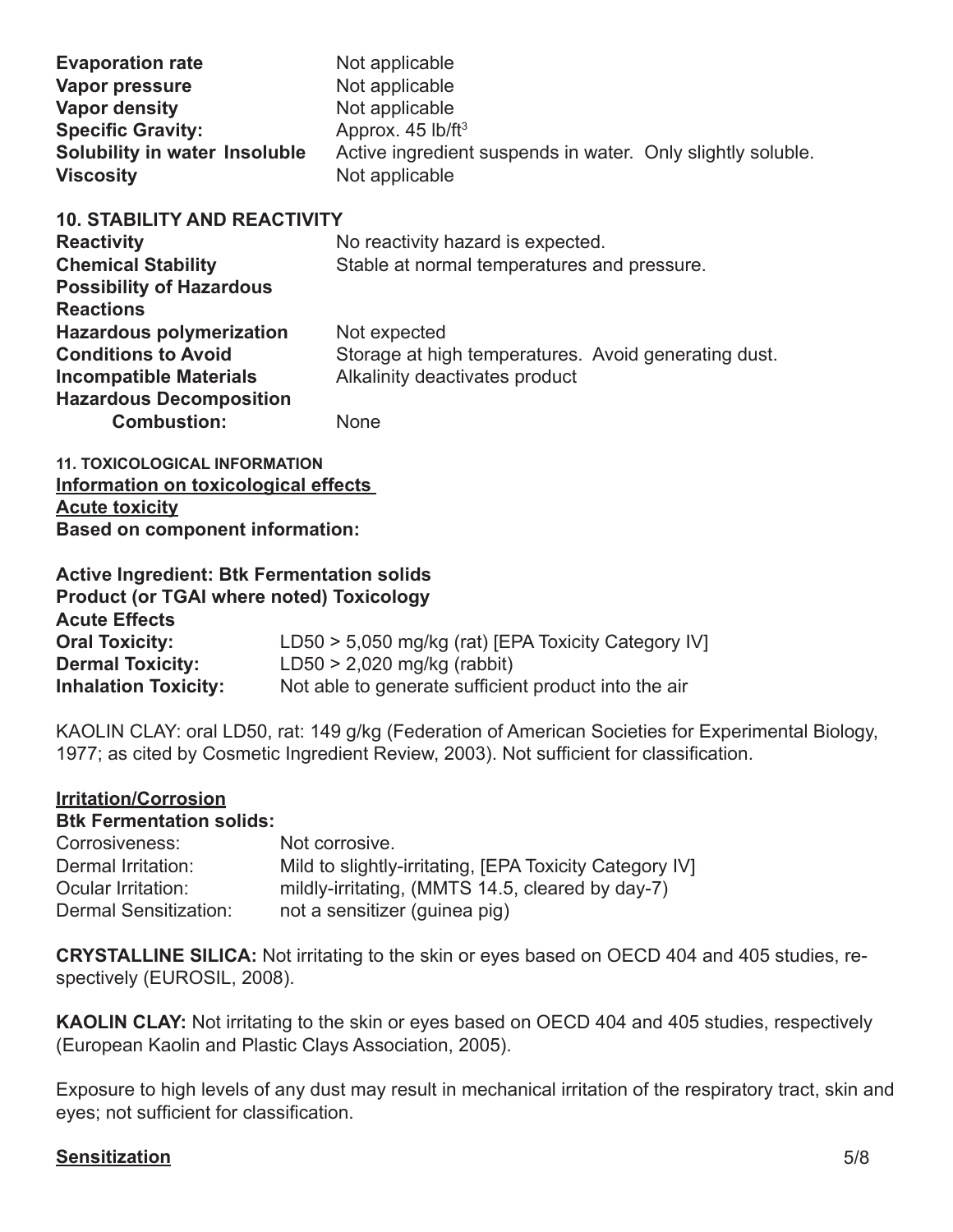No information available for the product.

#### **Mutagenicity**

No information available for the product.

#### **Carcinogenicity Conclusion/Summary Component Carcinogenicity**

#### **Active Ingredient: Btk Fermentation solids**

| Components of this product are not listed as mutagens.            |
|-------------------------------------------------------------------|
| Components of this product are not listed as carcinogenic by NTP, |
| IARC or OSHA.                                                     |
| This material is not teratogenic                                  |
|                                                                   |
| Eye and mucus membrane Irritation.                                |
| Not Applicable                                                    |
| Not Applicable, Acute Toxicity testing was all negative           |
|                                                                   |

#### **Kaolin (1332-58-7)**

| <b>ACGIH:</b>       | A4 - Not Classifiable as a Human Carcinogen                                      |
|---------------------|----------------------------------------------------------------------------------|
| DFG:                | Category 3B (could be carcinogenic for man)                                      |
| Quartz (14808-60-7) |                                                                                  |
| <b>ACGIH:</b>       | A2 - Suspected Human Carcinogen                                                  |
| <b>IARC:</b>        | Monograph 100C [2012]; Monograph 68 [1997] (Group 1 (carcinogenic to<br>humans)) |
| NTP:                | Known Human Carcinogen (respirable size)                                         |
| <b>OSHA:</b>        | Present (respirable size)                                                        |

#### **Reproductive toxicity**

No information available for the product.

#### **Teratogenicity**

**KAOLIN CLAY:** No fetal effects in rats in the absence of maternal toxicity (Patterson et al, 1977).

# **Specific target organ toxicity (single exposure)**

Not available.

#### **Specific target organ toxicity (repeated exposure)**

**KAOLIN CLAY:** Inhalation of respirable kaolin clay dust can cause kaolinosis, a form of pneumoconiosis.

**CRYSTALLINE SILICA:** Inhalation of respirable crystalline silica dust can cause silicosis, a form of progressive pulmonary fibrosis.

High levels of exposure to any dust may aggravate pre-existing respiratory conditions

**Aspiration hazard** Not applicable.

**Information on the likely** Routes of entry anticipated: Oral, Inhalation. 6/8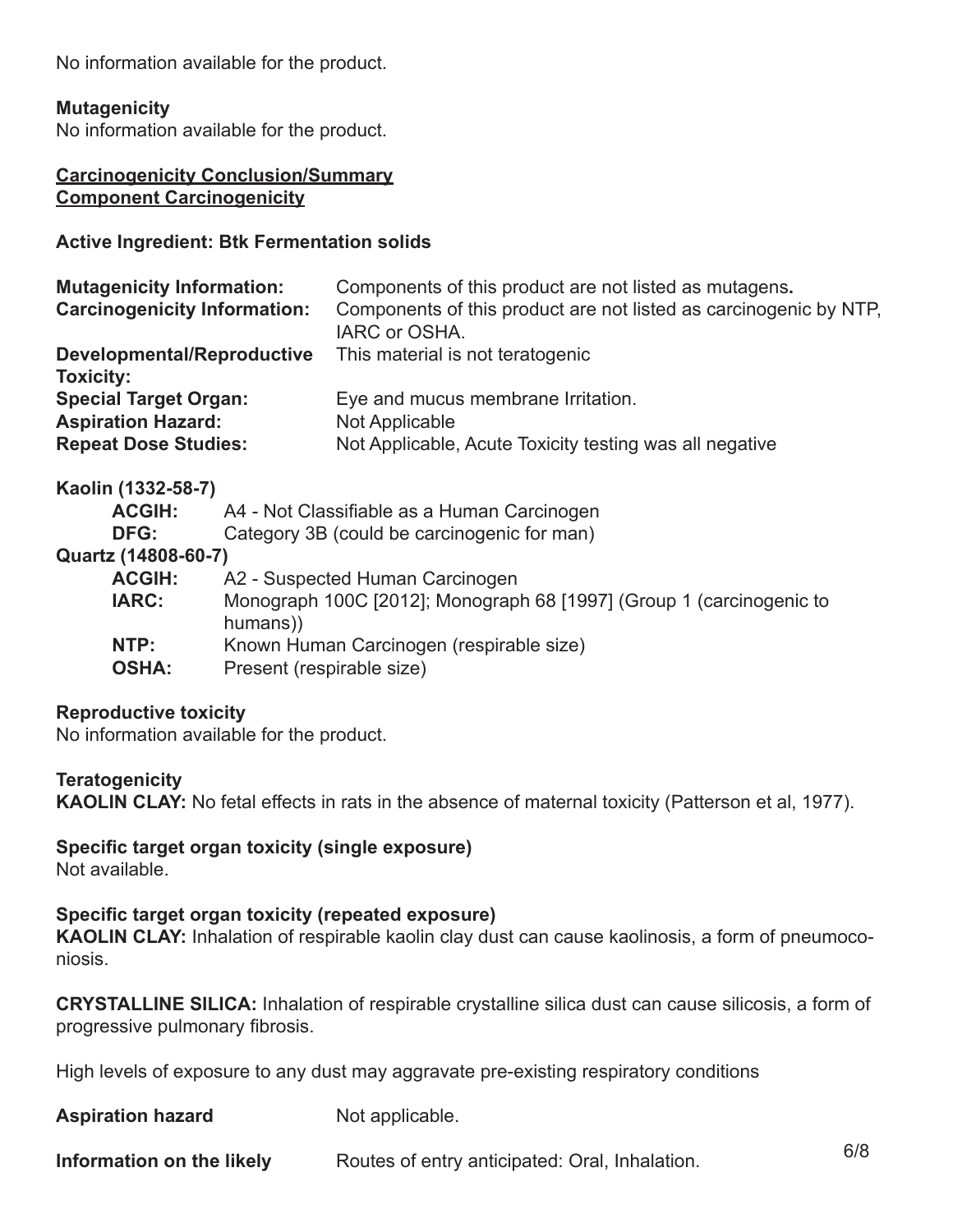#### **routes of exposure**

| <b>Potential chronic health effects</b><br>General |                                                                                           |  |  |
|----------------------------------------------------|-------------------------------------------------------------------------------------------|--|--|
| Not available.                                     |                                                                                           |  |  |
| Carcinogenicity                                    | May cause cancer if inhaled. Risk of cancer depends on duration and level<br>of exposure. |  |  |
| <b>Mutagenicity</b>                                | No information available for this product                                                 |  |  |
| <b>Teratogenicity</b>                              | No information available for this product                                                 |  |  |
| <b>Developmental effects</b>                       | No known significant effects or critical hazards.                                         |  |  |
| <b>Fertility effects</b>                           | No known significant effects or critical hazards.                                         |  |  |
| <b>Other information</b>                           | Not available.                                                                            |  |  |
| <b>12. ECOLOGICAL INFORMATION</b>                  |                                                                                           |  |  |
| <b>Toxicity</b>                                    | Not available.                                                                            |  |  |
| <b>Persistence and</b><br>degradability            | Not available.                                                                            |  |  |
| <b>Bioaccumulative</b><br>potential                | Not available.                                                                            |  |  |

**Other adverse effects** No known significant effects or critical hazards.

# **13. DISPOSAL CONSIDERATIONS**

# **Disposal methods**

The generation of waste should be avoided or minimized wherever possible. Disposal of this product, solutions and any by-products should at all times comply with the requirements of environmental protection and waste disposal legislation and any regional local authority requirements. Dispose of surplus and non-recyclable products via a licensed waste disposal contractor. Waste should not be disposed of untreated to the sewer unless fully compliant with the requirements of all authorities with jurisdiction. Waste packaging should be recycled. Incineration or landfill should only be considered when recycling is not feasible. This material and its container must be disposed of in a safe way. Care should be taken when handling emptied containers that have not been cleaned or rinsed out. Empty containers or liners may retain some product residues. Avoid dispersal of spilled material and runoff and contact with soil, waterways, drains and sewers.

# **14. TRANSPORT INFORMATION**

# **US DOT Information**

Not regulated as a hazardous material for transport.

# **TDG Information**

Not regulated as dangerous goods for transport.

# **Marine Pollutant**

No component(s) of this material is specifically listed in the IMDG Code as an identified marine pollutant.

# **15. REGULATORY INFORMATION**

# **U.S. Federal regulations**

**United States inventory (TSCA 8b)** All components are listed or exempted.  $7/8$